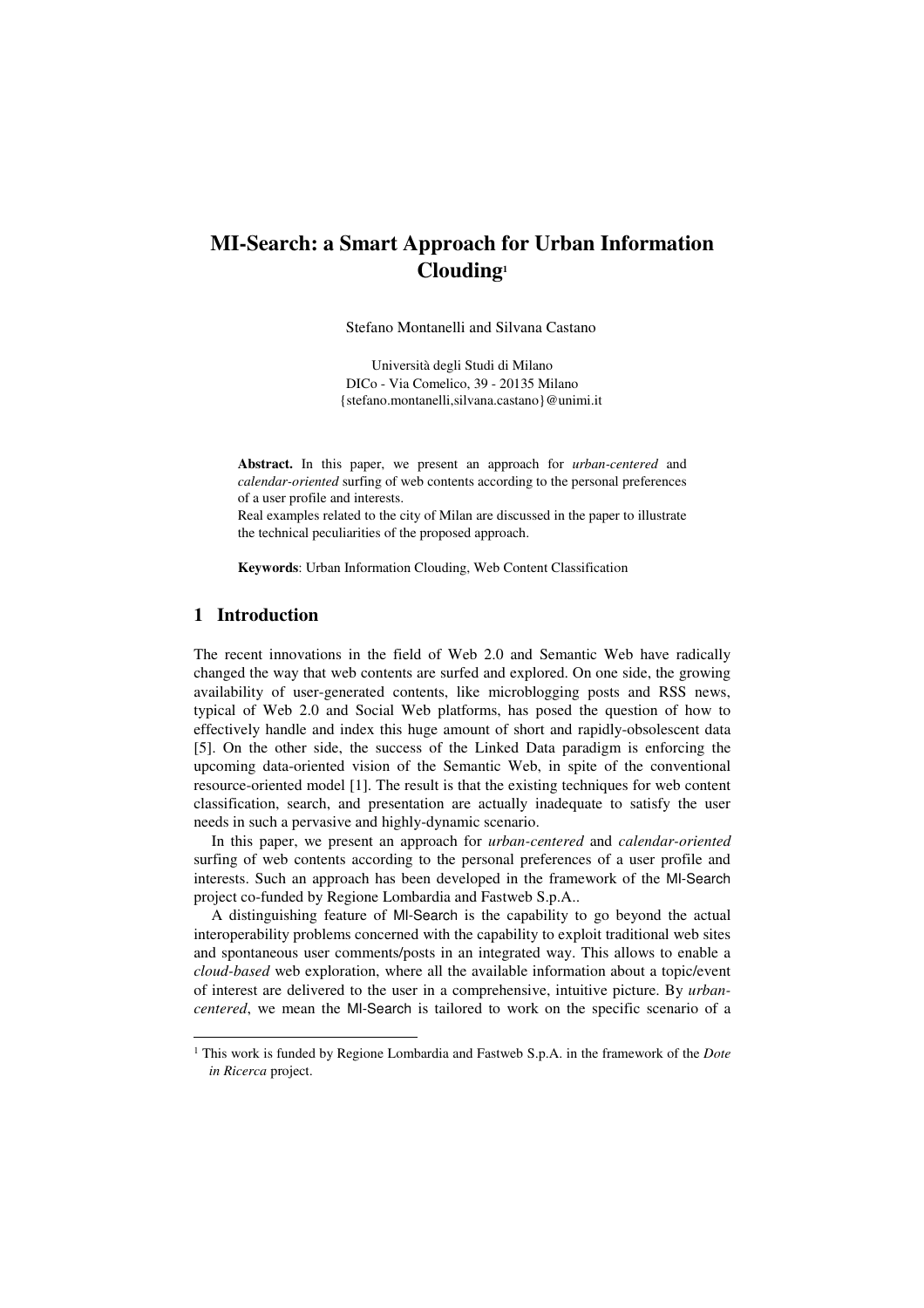selected city, such as the city of Milan in our case, with the goal to focus the web contents to consider on a selected target. By *calendar-oriented*, we mean that the events and meetings noted in the personal agenda can be exploited to automatically select the web contents that can be suggested as potentially interesting for the final user. Real examples related to the city of Milan are discussed in the paper to illustrate the technical peculiarities of MI-Search.

# **2 Overview of MI-Search**



The MI-Search approach is shown in Figure 1 and it is characterized by the following distinguishing features.

**Fig. 1.** The MI-Search approach

*Capability to consider different kinds of web contents in a seamless way*. MI-Search is conceived to deal with contents extracted from different kinds of web resources. In particular, in MI-Search, we distinguish three different kinds of web resources, that are *tagged resources*, *microdata resources*, and *semantic web resources* (see the bottom part of Figure 1). Tagged resources are traditional web resources (i.e., web pages) and they are characterized by a raw structure with few metadata. Microdata resources are posts/comments coming from news feeds and microblogging systems (e.g., Facebook, Twitter posts). A microdata resource is characterized by a short textual content and a set of metadata/properties, like title, author, and creation date, that are commonly employed to describe publishing items. Semantic web resources are instances/individuals coming from RDF(S) knowledge repositories and OWL ontologies and they are characterized by a structured description composed of a set of assertions denoting its specification in the web document of origin. MI-Search successfully supports content interoperability by providing a support repository where all the considered contents are stored according to a reference data model developed in the project.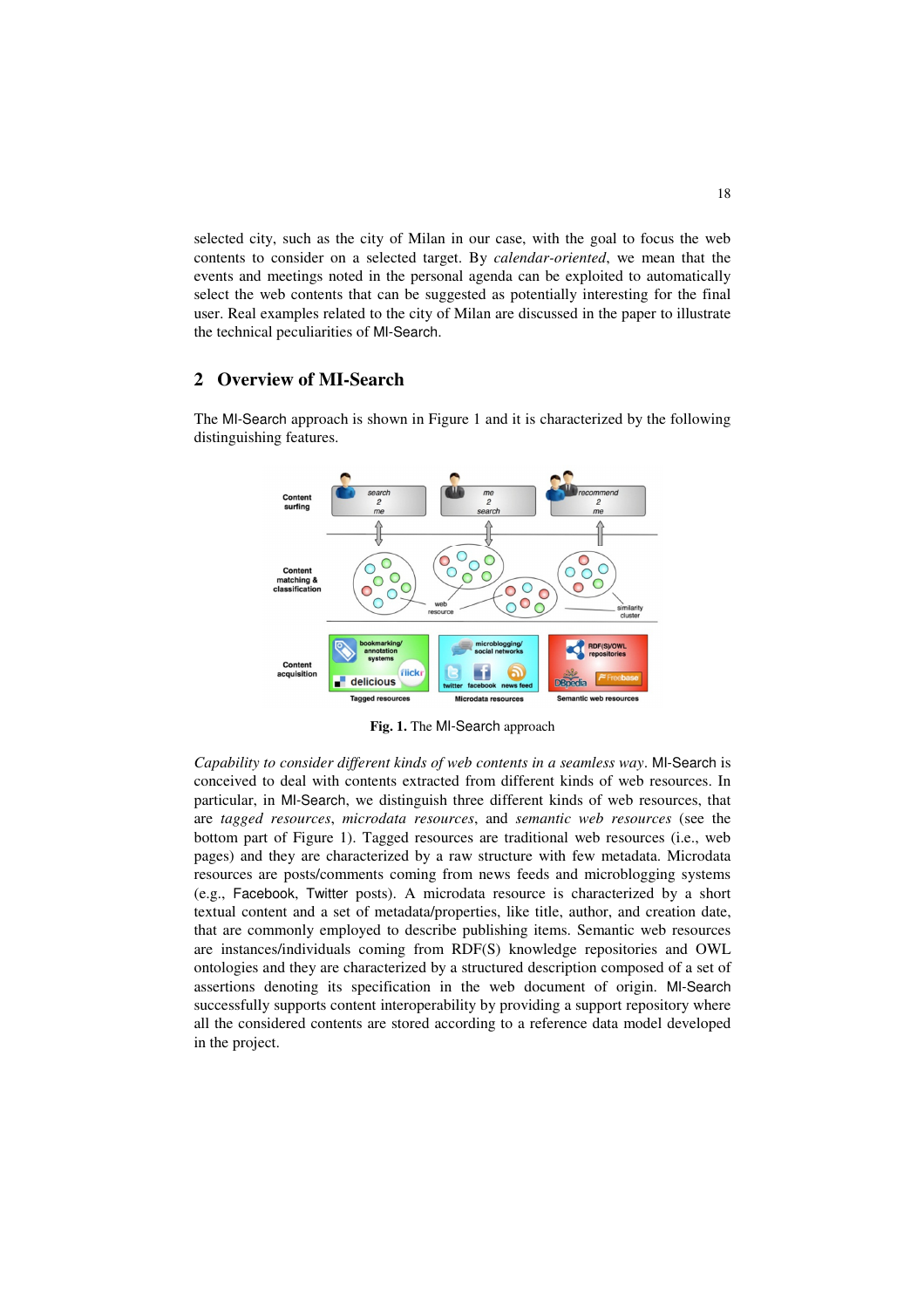*Capability to perform a similarity-based aggregation of web contents*. The web contents stored in the support repository are submitted to a matching and classification process where contents referring to the same argument are first detected and then aggregated in *similarity clusters* (see the middle part of Figure 1). A similarity cluster is defined to collect web resources that can have a different nature, but are similar in content. In other words, a similarity cluster represents a specific argument and it contains all the web resources, either tagged, microdata, and semantic web resource, that refer to that argument.

*Capability to tailor the contents to deliver according to the user profile and interests*. The similarity clusters are exploited by the final users during their content surfing activities. By relying on the user profile/interests, the similarity clusters that are interesting for the user are selected. This way, MI-Search succeeds in tailoring the most appropriate information and/or the suggestions to deliver to the user according to the specific scenario that is currently enforced (see the top part of Figure 1).

The MI-Search project distinguishes two different kinds of user categories: the *personal users* and the *business users*. Personal users are users interested in receiving information and they exploit the MI-Search technology for obtaining contents and suggestions about their personal interests and events in the agenda. Business users are users interested in public events and other possible situations that are suitable for promoting their business activities. In this respect, the following three main scenarios have been envisaged in MI-Search:

- ─ *Search-2-me scenario*. This is the typical scenario of personal users and it is triggered when new personal events are planned by the user in the agenda. By exploiting the user agenda, the MI-Search technology discovers the user interests and it can provide a complete set of information about a planned event. In particular, MI-Search retrieves spontaneous information and user-generated contents related to the considered event, like comments from other similar users and special user offers joint with the participation to the event. As an example, we consider an art-exhibition event about the singer Fabrizio de André located in Milan at Rotonda della Besana. The user plans to visit this exhibition and a personal event is inserted in the agenda for a certain date. Through specialized websites (e.g., http://www.fabriziodeandrelamostra.com), MI-Search automatically provides to the user all the available information about the exhibition and about the singer. Moreover, other information are extracted by the MI-Search technology from social networks (e.g., Facebook<sup>2</sup>, Twitter<sup>3</sup>) to provide comments of other users that previously visited the exhibition.
- ─ *Me-2-search scenario*. This is the typical scenario of business users and it is triggered by the user when she/he start browsing the available suggestions that the system provides as potentially interesting opportunities for promoting the

j

<sup>2</sup> http://www.facebook.com/.

<sup>3</sup> http://www.twitter.com/.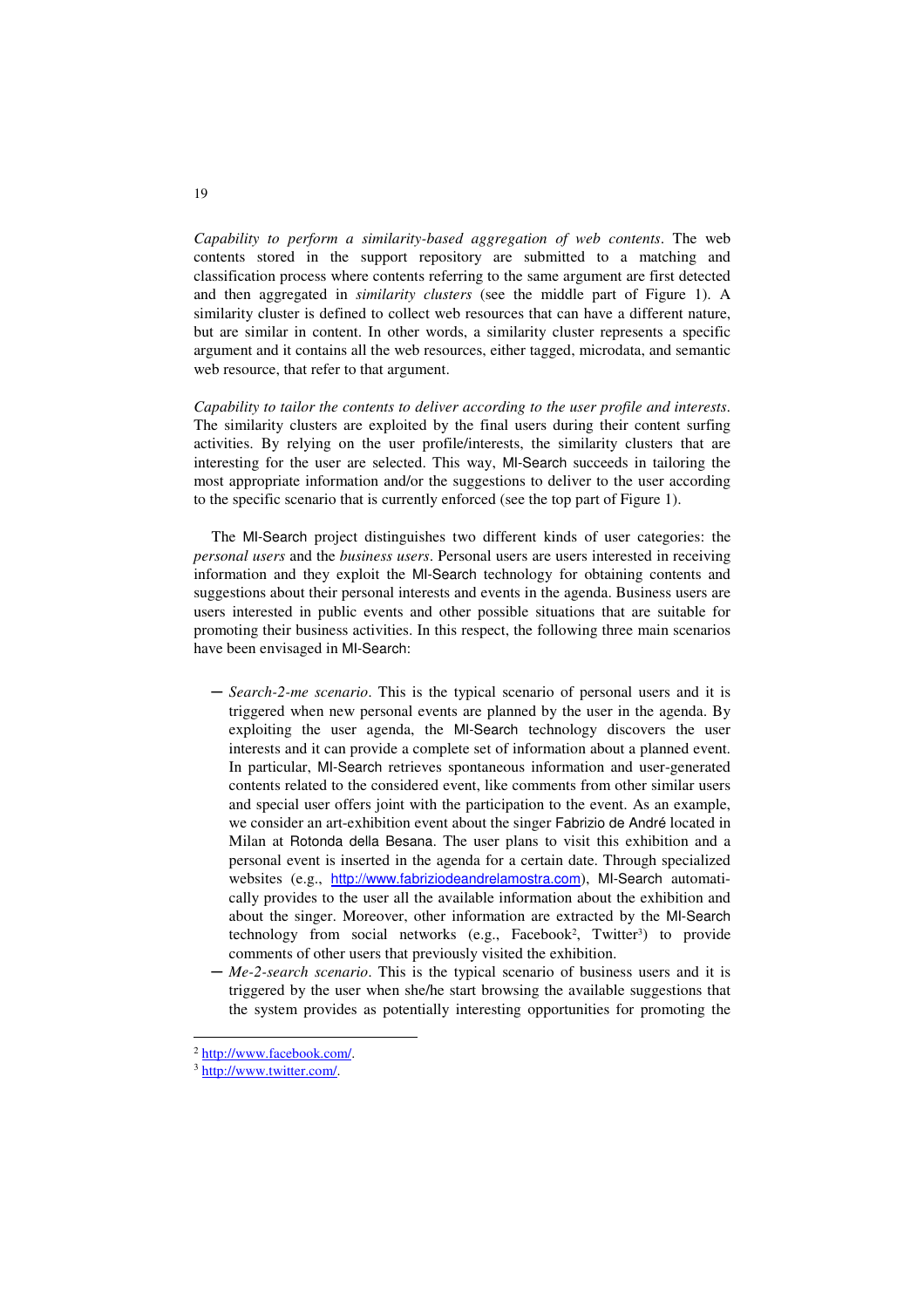user business. The user can browse a suggestion list of public events that can be interesting from the business point of view and she/he can decide to insert in the system a new business offer joint with a suggested event. For example, we consider a business user that has a sushi restaurant located in Milan, Viale Montenero (near to Rotonda della Besana). When the user starts browsing the possible suggestions, the art exhibition about Fabrizio de André at Rotonda della Besana is retrieved (due to a geo-locality proximity). The business user can decide to insert in the system a special menu price for the exhibition visitors. Such an offer will be linked to the art exhibition event and it will be visualized by personal users that plan to visit the exhibition.

─ *Recommend-2-me scenario*. This is a basic scenario of personal users and it is permanently active without requiring any triggering event. The recommend-2 me scenario is based on the user interests expressed in the personal profile to suggest events and/or (promotional) initiatives that can be potentially interesting. In this scenario, the user periodically receives a report with a list of upcoming events, either public and business events, that match her/his preferences for possible selection (and subsequent insertion in the personal agenda). As an example, we consider a personal user who specified an interest for sushi restaurants in her/his profile. Receiving the periodic report of interesting upcoming events, the user becomes aware of the special menu price of the sushi restaurant in Viale Montenero joint with the art exhibition about Fabrizio de André. The user can decide to visit the exhibition with the goal to subsequently take advantage of the special sushi offer. A personal event is inserted in the user agenda to plan the visit and to receive further information about the event (see the search-2-me scenario).

# **3 The MI-Search techniques**

In the following, we discuss some technical details of MI-Search with special reference to those aspects of the project that are concerned with interoperability issues. In particular, *web content acquisition* and *web resource matching and classification* of MI-Search will be presented.

### **3.1 Web content acquisition**

MI-Search is based on a support repository called MI-Search-DB capable of storing all the different kinds of web contents considered in the project through a uniform representation. The representation of specific features for event localization, such as spatial/temporal coordinates, is also enforced in MI-Search-DB. The repository is implemented as a PostgreSQL relational database, whose ER schema is shown in Figure 2. In the schema, we note that any kind of considered web content is represented through the entity Web Content. Web contents are distinguished in events (entity Event) and resources (entity Resource).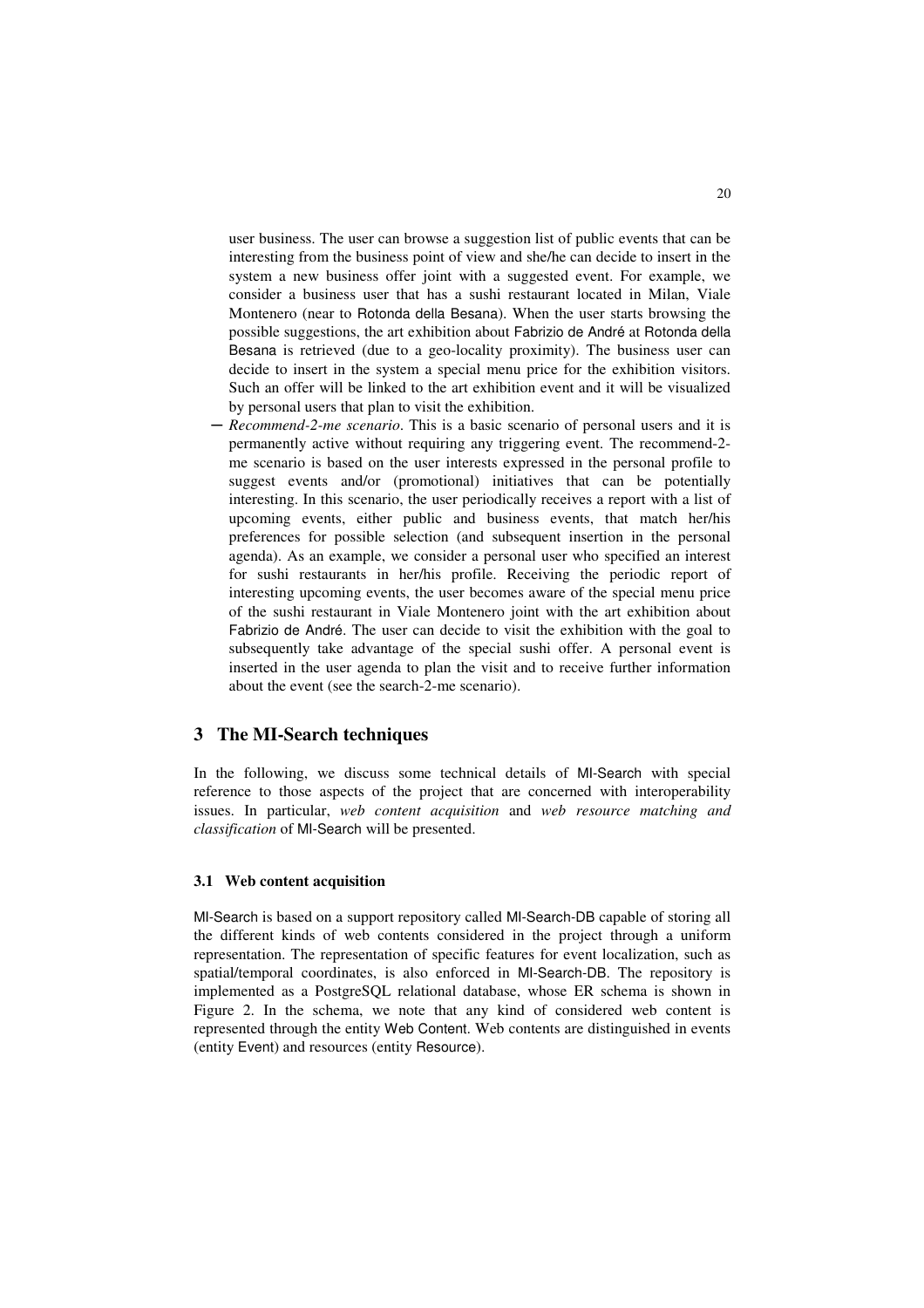

**Fig. 2.** The schema of the MI-Search-DB repository for web content acquisition

*Event*. Events are classified in public events (entity Public Event), that represent official initiatives like art exhibitions or concerts, and business events (entity Business Event) that represent commercial initiatives inserted by business users. An event is characterized by attributes that describe its temporal frame (i.e., from-date, todate, time, and frequency) and other features, like description and price (where needed). The entity Event is associated with the entities Contact and Location to represent the different contact-points for the event (e.g., Phone, Facebook page, Twitter channel) and the geo-coordinates where the event takes place, respectively.

*Resource*. Resources are web contents acquired from outside the system and they distinguished in Tagged Resource, Microdata Resource, and Semantic Web Resource as discussed in Section 2.

*Tag*. Each web content, either event or resource, is associated with a set of tags (entity Tag) denoting the keywords that mostly characterize the event/resource. For an event, the set of tags can be automatically extracted from one or more reference website. This usually happens with public events. Otherwise, tags can be manually inserted by the user that inserts the event. This usually happens with business events. For a resource, the set of tags is automatically extracted from the resource content itself. In a tagged resource, tags are extracted from bookmarking and social annotation systems (e.g., Delicious, Flickr). In a microdata resources, tags are extracted from the textual resource content and from other available metadata/properties, like the title. In a semantic web resource, tags are extracted from literals, property names, and property values contained in the RDF/OWL assertions of the resource specification. We note that, before insertion in the entity Tag, a tag is submitted to a normalization procedure for word-lemma extraction and for compound-term tokenization [4,7].

*Example*. In Figure 3, we consider two examples of acquired web contents.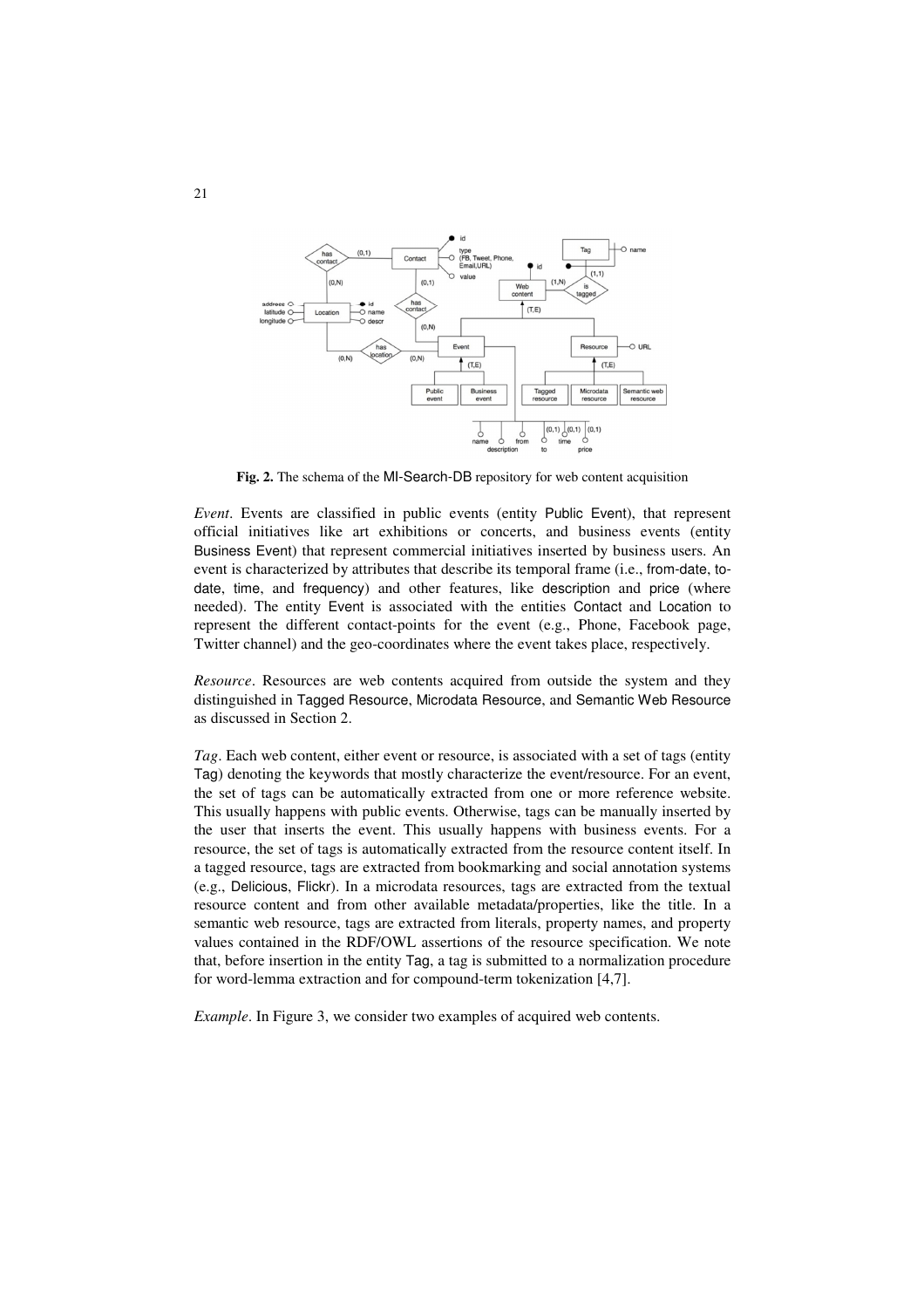

**Fig. 3.** Examples of web resource acquisition

Figure 3(a) shows a RSS post published on a well-known electronic wall about events planned in the city of Milan (http://blog.milano-italia.it/). This is an example of public event related to the art-exhibition about Fabrizio de Andrè located at at Rotonda della Besana. Besides the featuring attributes expected in MI-Search-DB for a public event, contact and location information are also provided. Figure 3(b) shows a comment posted on the Facebook social network published by a user that visited the art-exhibition about Fabrizio de André. This is an example of microdata resource featured by its URL on the web as expected in MI-Search-DB. Moreover, either the public event and the microdata resource, are associated with a set of tags automatically extracted from the two posts as a sort of synthetic characterization of each web contents.

#### **3.2 Web content matching and classification**

The goal of matching and classification in MI-Search is to detect and build the similarity clusters to use for content delivery to the final users.

*Content matching*. This step has the goal to evaluate the degree of similarity between each pair of web contents stored in the MI-Search-DB. Given two web contents *wc<sup>i</sup>* and *wc<sub>j</sub>*, the *similarity coefficient*  $\sigma(wc_i,wc_j) \in [0,1]$  denotes the level of similarity of *wc<sub>i</sub>* and *wc<sub>j</sub>* based on their commons tags. We define  $Tag_{wc} = \{tag\,1}, \ldots, \text{tag}_m\}$  as the set of tags associated with the web content *wc* in MI-Search-DB. The similarity coefficient  $\sigma(wc_i,wc_j)$  is calculated as follows:

$$
\sigma\big(wc_i, wc_j\big) = \frac{2 * |tag_x \sim tag_y|}{|Tag_{wc_i}| + |Tag_{wc_j}|}
$$

22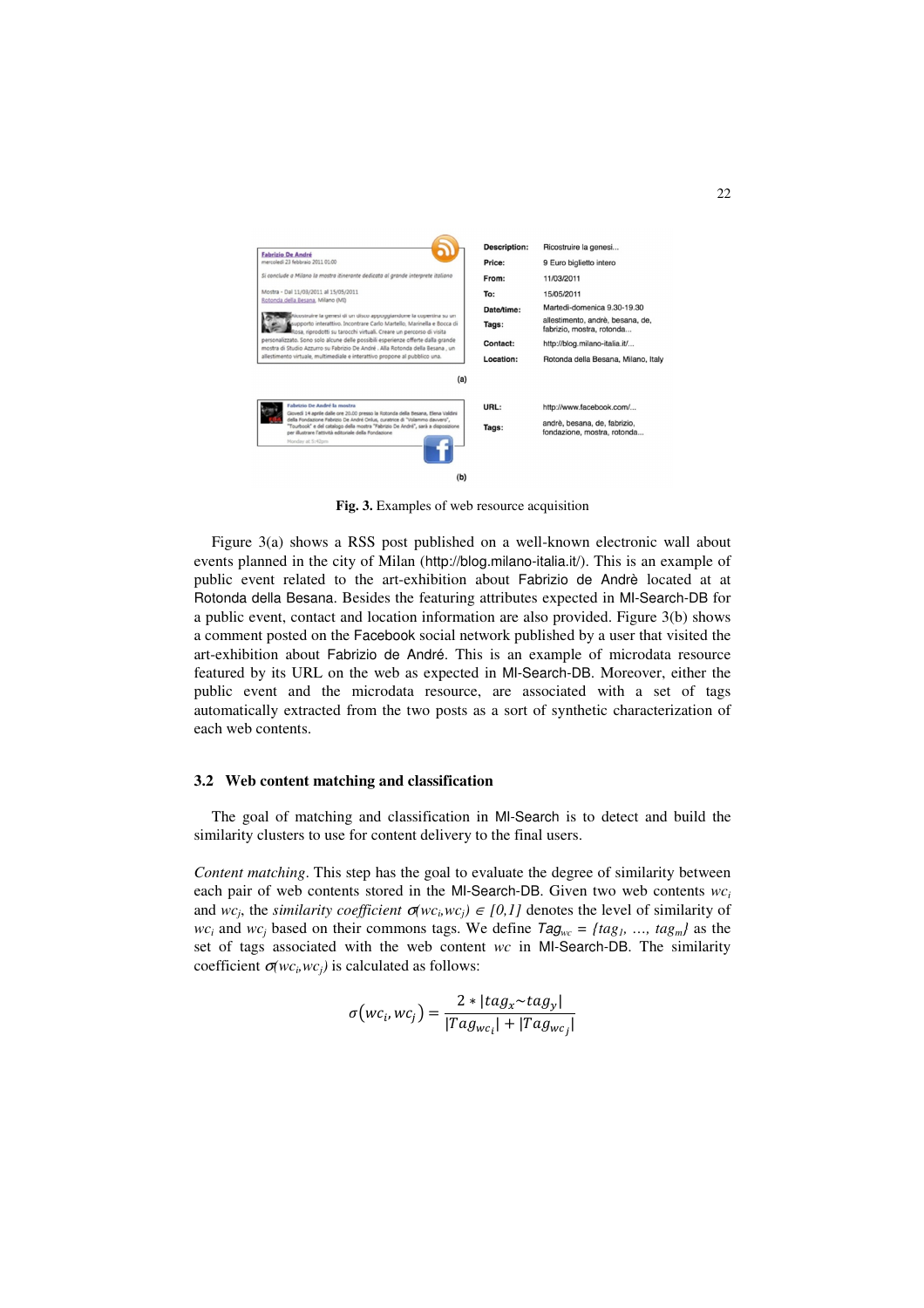where  $tag_x \sim tag_y$  denotes that tag<sub>*x*</sub>  $\in Tag_{wci}$  and tag<sub>*y*</sub>  $\in Tag_{wcj}$  are matching tags according to a string matching metric that considers the structure of *tag<sup>x</sup>* and *tag<sup>y</sup>* . For  $\sigma$  calculation, we employ our matching system HMatch 2.0, where state-of-the-art metrics for string matching (e.g., I-Sub, Q-Gram, Edit-Distance, and Jaro-Winkler) are implemented [2].

*Content classification*. Similarity clusters are built by relying on a clique percolation method (CPM) [6]. This method receives in input a graph *G* where nodes are the web contents stored in the MI-Search-DB repository and edges are established between any pair  $(wc_i, wc_j)$  of similar contents for which  $\sigma(wc_i, wc_j) \geq th$  (*th*  $\in (0,1]$  is a matching threshold denoting the minimum level of similarity required to consider two web contents as matching contents). The CPM returns a set of similarity clusters where each cluster collects a region of nodes in *G* that are more densely connected to each other than to the nodes outside the region. The CPM is based on the notion of *k-clique* which corresponds to a complete (fully-connected) sub-graph of *k* nodes within the graph  $G_s^*$ . Two k-cliques are defined as *adjacent k-cliques* if they share  $k - 1$  nodes. The CPM determines clusters from k-cliques. In particular, a cluster, or more precisely, a k-clique-cluster, is defined as the union of all k-cliques that can be reached from each other through a series of adjacent k-cliques. More technical details about the CPM and the construction of similarity clusters can be found in [3].

*Example*. We consider the example shown in Figure 3. We call  $wc<sub>1</sub>$  the public event of Figure 3(a) and *wc2* the microdata resource of Figure 3(b). The similarity coefficient of  $wc_1$  and  $wc_2$  is  $\sigma(wc_1,wc_2) = 0.35$  due to the matching tags in Tag<sub>wc1</sub> and Tag<sub>wc2</sub>. With a matching threshold  $th = 0.3$ , the web contents  $wc_1$  and  $wc_2$  are considered as matching contents and an edge  $(wc_1, wc_2)$  is set in the graph *G* that is passed to the CPM method for calculation of the similarity clusters. An example of similarity cluster is shown in Figure 4. Besides the web contents  $wc_1$  and  $wc_2$ , the cluster of Figure 4 contains a Flickr image taken from the exhibition (tagged resource), another Facebook user comment (microdata resource), the Freebase page about Fabrizio de André (semantic web resource), and the contact information of the Aoyama restaurant, a sushi restaurant that published in MI-Search a discounted dinner offer associated with the art-exhibition at Rotonda della Besana (i.e., business event). Such a cluster will be exploited by the delivery services of MI-Search when a request about the Fabrizio de André art-exhibition is submitted by a user.

### **4 Concluding remarks**

In this paper, we presented the main features of the MI-Search project for urbancentered and calendar-oriented surfing of web contents. Technical issues about web content acquisition, matching, and classification as well as real examples applied to the city of Milan are also discussed.